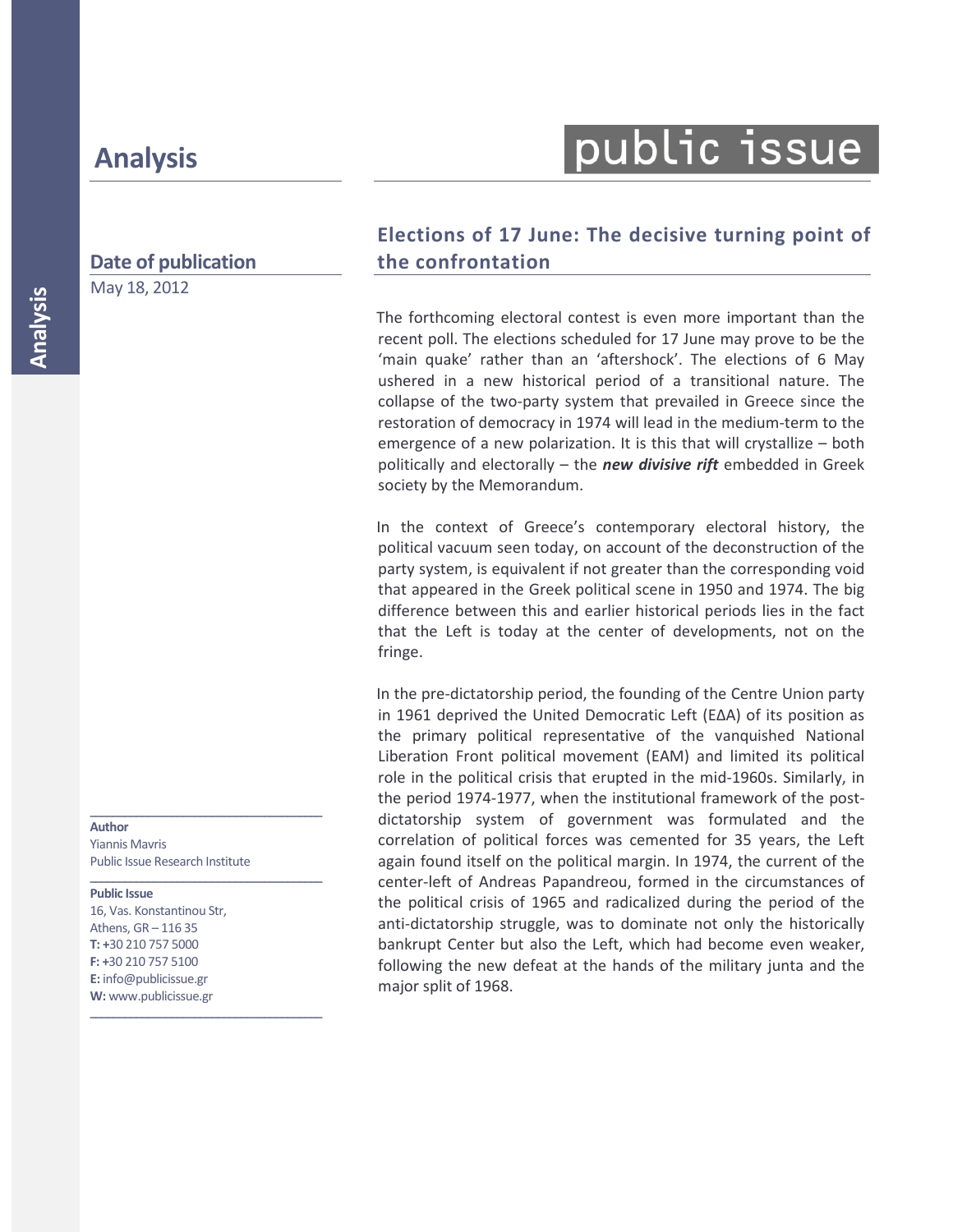#### **The current crisis of the Right**

At the beginning of the post-dictatorship period, the Right, united under the leadership of a strong personality, handled the transition to democracy, put its stamp on developments and triumphed in elections. Today, in sharp contrast, the 'pole' of the Right has plunged into a very deep crisis which looks set to continue. It remains fragmented, with a low-caliber leadership and highly tainted political personnel. Ideologically, it has been weakened by the crisis of neoliberalism engendered by the economic crisis. It should be noted that the three currents into which the Right is divided (figuratively speaking, the 'popular right', the 'far right' and the 'neoliberal right') are split into seven party formations. However, what is clearly of greater political importance is the fact that the Memorandum has deeply divided the Greek Right. It is quite remarkable that the balance of pro- and anti-Memorandum forces within its party formations is estimated at 55%-45%.

Consequently, the unification of the 'center-right' which is being attempted around the axis of New Democracy and – at least for now – under the leadership of Antonis Samaras does not seem very likely, while a return to its post-civil war ideological arsenal would appear to be completely ineffective. The crisis on the pole of the Right cannot be resolved either easily or immediately. The process for this too will be set in motion after the coming elections.

### **Overturning of the Center – Left relationship**

At the same time, the recent elections also overturned the Center – Left relationship which was established in the early 1960s with the formation of the Centre Union at the expense of the United Democratic Left and became firmly rooted both socially and politically during the post-dictatorship period with the rise of PASOK. But the historic collapse of PASOK, which constituted the main political result of the aforesaid period, has overturned the situation and constitutes a point of no return. Today, there is little likelihood of a repetition of a (social democratic) "Centre Union experiment" in a modern version. Whilst on account of the economic and social crisis the prospect of a reconstitution of the center or middle ground in conditions of polarization does not seem feasible.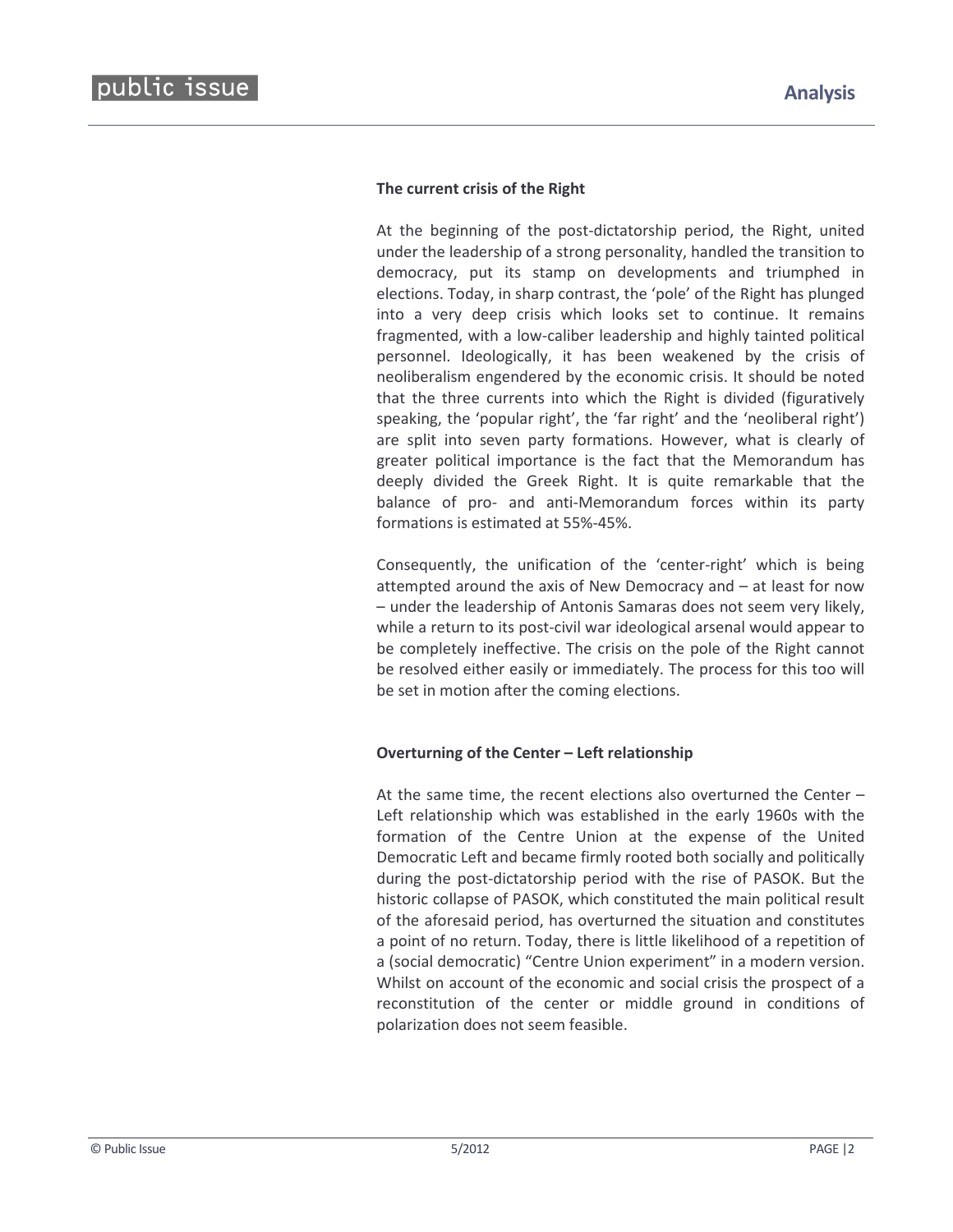In this political landscape, the Left, spearheaded by SYRIZA, has now been elevated to one of the poles of the political scene now in the process of polarization. The crisis facing the old political forces favors – for the first time since the war – the emergence of a new Left, on terms quite different to those that applied not only since the restoration of democracy but also during the pre-dictatorship period. This means that there exist, for the first time in decades, objective political possibilities for the emergence of a new mass party of the Left, which in effect will result from the amalgamation and reconstitution of different historical currents. From this point of view, the ideological self-placement of current SYRIZA voters is particularly interesting (Figure 1).

### **SYRIZA's social base**

The new SYRIZA brings together the most dynamic segments of the electorate. It constitutes the new social bloc of anti-Memorandum forces which is presently being shaped. Its support within Greek society is concentrated in the economically active population of the country and the productive age groups. It is the leading party among salaried employees of the public sector (22%) and private sector (18%), the unemployed (22%) and young people (20%). But also among those middle strata whose class has been downgraded by the economic crisis (18%).

It is the party of Greece's metropolitan areas, receiving 21% of the vote in Attica (against 13.2% for New Democracy and 8.9% for PASOK). It is striking that SYRIZA topped the poll in all municipalities of the Athens conurbation, with the sole exceptions of the four municipalities with a purely upper-class social composition (Ekali-Kifissia, Filothei-Psychico,Papagou-Holargos, Vari-Voula-Vouliagmeni). The electoral geography of the party in the Attica basin clearly corresponds to the social division of the region: its highest percentages of the vote were recorded in the working class/lower income Western districts of Athens and Piraeus, while its lowest were in the affluent Northeastern and Southeastern districts. Results that appear to show a sharper electoral/social gradation than that of PASOK in the 1980s. The same geographical/social cleavage is also evident in SYRIZA's electoral support in the municipality of Athens.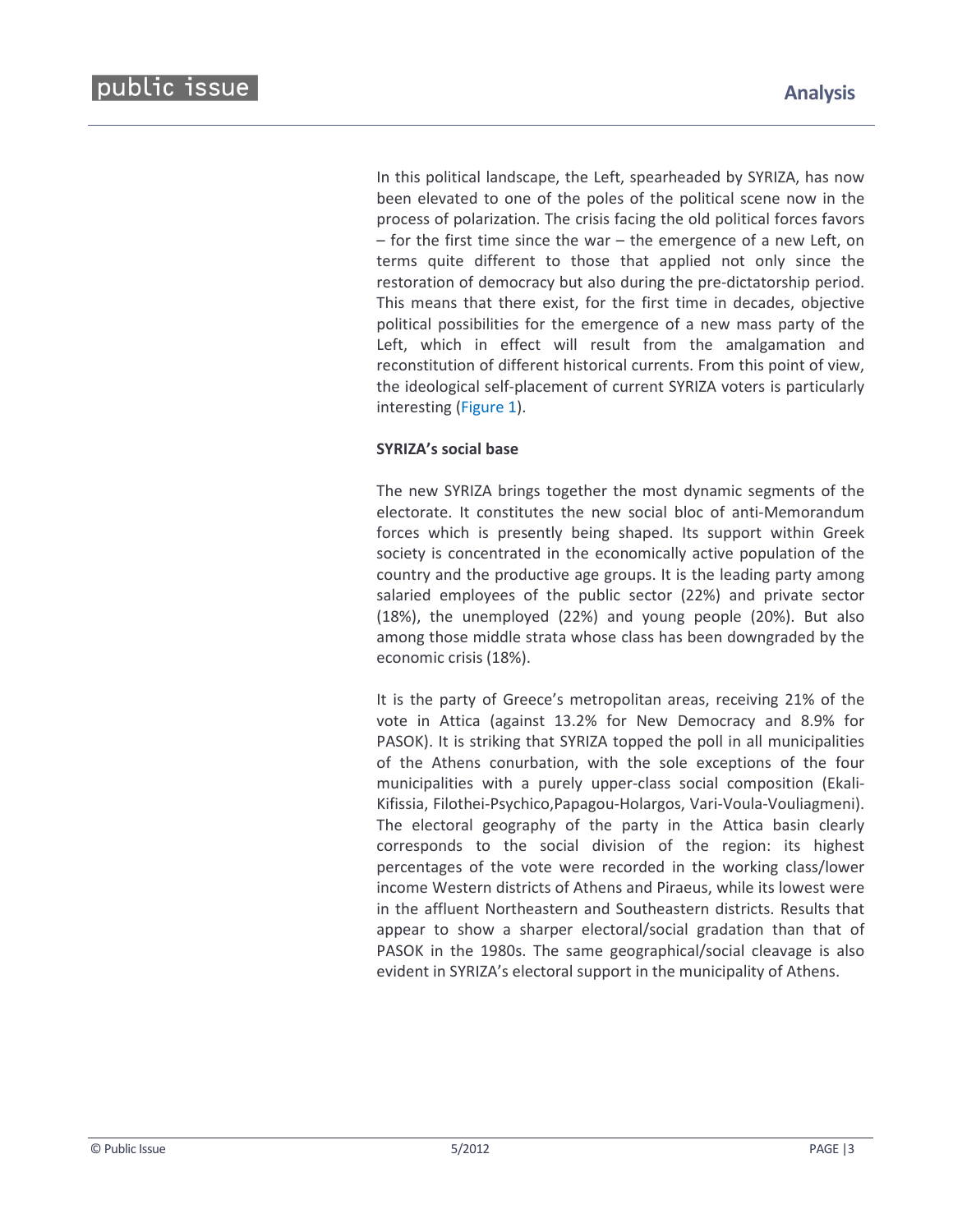#### **The new electoral momentum**

The momentum created by the election result continues to strengthen the trend already recorded (bandwagon effect). The electoral surge that propelled SYRIZA to 17% may now take the form of a torrent. If this happens, then the upcoming electoral contest may very likely be won by a new party of the Left, which will represent **at least ¼** of the electorate. This means that the current crisis of representation may be resolved, electorally, for the first time to the benefit of the Left. In June, SYRIZA will constitute the predominant political crystallization of a new and enlarged social alliance. It may become a mass party of the Left – something which would have Europe-wide importance  $-$  but without the corresponding organization.

The pre-dictatorship crisis of representation which was exacerbated by the military junta, was resolved in the three-year period 1974- 1977 in favor of PASOK and at the expense of the Left. From **13.4%** in 1974, PASOK surged to **25.3%** in 1977. It thus managed to make its mark on the political scene as an alternative solution for the country's governance, by prevailing over the remnants of the pre-dictatorship Center and marginalizing the weakened Left. The process of resolution, which in the post-dictatorship period took three years, may today be completed in just one month.

After the elections of 6 May, political time has been accelerated. The momentum that will build in the next 20 days is equivalent to a decade. The impact of this on the domestic, European and international political scene will be catalytic. Undoubtedly, such a development inevitably gives rise to a backlash. The 'holy alliance' against SYRIZA, which already became apparent during the process of the exploratory mandates to form a government, constitutes a first indication. The upcoming elections will be more polarized and it is highly likely that no political force is prepared. Without exaggeration, no party of the Left in Greece has found itself facing such responsibilities since the period of the United Democratic Left (ΕΔΑ), perhaps even the Nazi occupation.